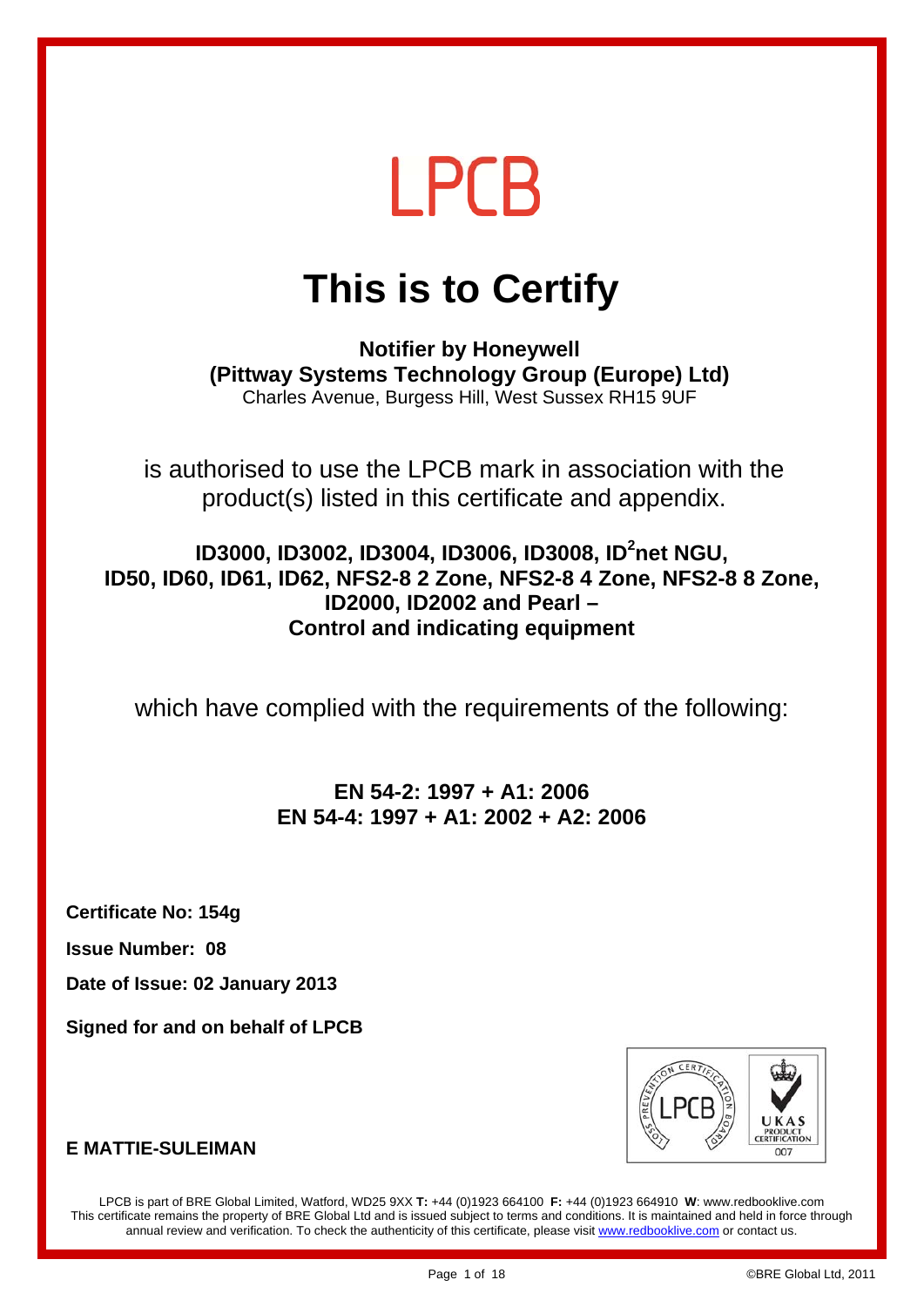### **Appendix to Certificate**

#### **Certificate No: 154g**

#### **Notifier by Honeywell (Pittway Systems Technology Group (Europe) Ltd)**

| <b>Certified Products</b> |                                                                                                                                                                                                                                                                                                                       |                                                                                                                                                                                                                                                                                                 | LPCB Ref. No. |
|---------------------------|-----------------------------------------------------------------------------------------------------------------------------------------------------------------------------------------------------------------------------------------------------------------------------------------------------------------------|-------------------------------------------------------------------------------------------------------------------------------------------------------------------------------------------------------------------------------------------------------------------------------------------------|---------------|
| ID3000                    | 020-538<br>020-538-001<br>020-538-003<br>020-538-004<br>020-538-005                                                                                                                                                                                                                                                   | Basic Equipment Kit, (BEK): Modular analogue addressable<br>control and indicating equipment<br>Basic Equipment Kit ID3000, Group 0<br>ID3000 Basic Equipment Kit, Group 1<br>ID3000 Basic Equipment Kit, Group 3<br>ID3000 Basic Equipment Kit, Group 4<br>ID3000 Basic Equipment Kit, Group 5 | 154g/01       |
| ID3002                    | 002-473<br>002-474<br>002-474-001<br>002-474-003<br>002-474-004<br>002-474-005                                                                                                                                                                                                                                        | Fixed build 2 loop analogue addressable<br>control and indicating equipment<br>ID3002, 2 Loop, PSU3A, Group 0, Red<br>ID3002, 2 Loop, PSU3A, Group 0<br>ID3002, 2 Loop, PSU3A, Group 1<br>ID3002, 2 Loop, PSU3A, Group 3<br>ID3002, 2 Loop, PSU3A, Group 4<br>ID3002, 2 Loop, PSU3A, Group 5    | 154g/01       |
| ID3004                    | Fixed build 4 loop analogue addressable<br>154g/01<br>control and indicating equipment<br>020-727<br>ID3004, 4 Loop, PSU7A, Group 0, LIB<br>ID3004, 4 Loop, PSU7A, Group 0, ELIB<br>020-728<br>ID3004, 4 Loop, PSU7A, Group 0, LIB, printer<br>020-729<br>ID3004, 4 Loop, PSU7A, Group 0, LIB, 64 zone LED<br>020-730 |                                                                                                                                                                                                                                                                                                 |               |

*Continued…* 

**For details of Cross-Listed products and alternative branding please see pages 17-18.** 

**Appendix Issue No: 08** 

**Page: 2 of 18** 

**Date of Issue: 02 January 2013** 

**Signed for and on behalf of LPCB** 



#### **E MATTIE-SULEIMAN**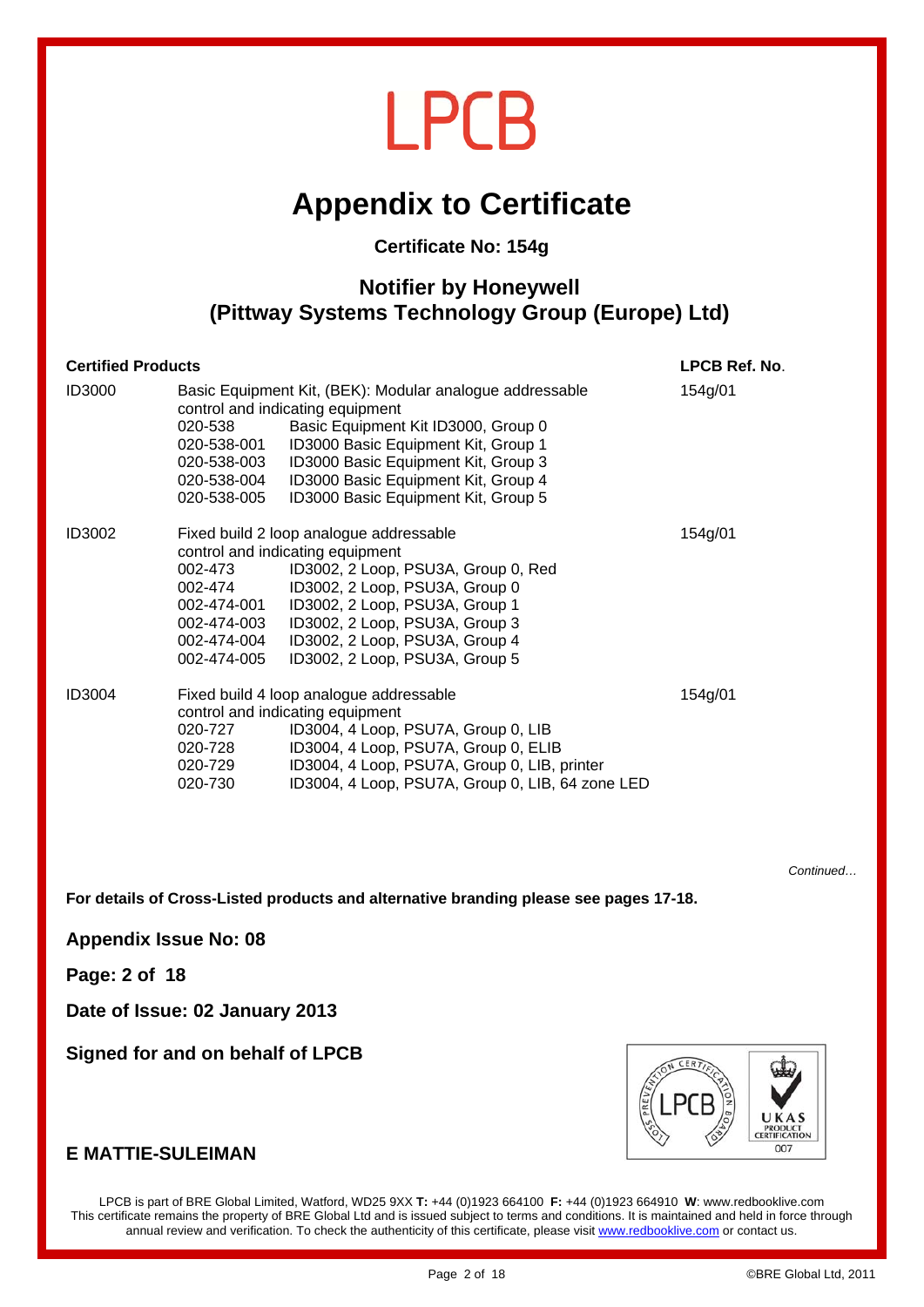### **Appendix to Certificate**

#### **Certificate No: 154g**

### **Notifier by Honeywell (Pittway Systems Technology Group (Europe) Ltd)**

| <b>Certified Products</b> | LPCB Ref. No.                                                                                                        |                                                                                                                                                                                                                                                                                                                                                                                    |         |
|---------------------------|----------------------------------------------------------------------------------------------------------------------|------------------------------------------------------------------------------------------------------------------------------------------------------------------------------------------------------------------------------------------------------------------------------------------------------------------------------------------------------------------------------------|---------|
| <b>ID3006</b>             | 020-731<br>020-732<br>020-733<br>020-734                                                                             | Fixed build 6 loop analogue addressable<br>control and indicating equipment<br>ID3006, 6 Loop, PSU7A, Group 0, 2xLIB<br>ID3006, 6 Loop, PSU7A, Group 0, 2xELIB<br>ID3006, 6 Loop, PSU7A, Group 0, 2xLIB, printer<br>ID3006, 6 Loop, PSU7A, Group 0, 2xLIB, 64 zone LED                                                                                                             | 154g/01 |
| <b>ID3008</b>             | 020-735<br>020-736<br>020-737<br>020-738                                                                             | Fixed build 8 loop analogue addressable<br>control and indicating equipment<br>ID3008, 8 Loop, PSU7A, Group 0, 3xLIB, 78Ah Battery Enclosure<br>ID3008, 8 Loop, PSU7A, Group 0, 3xELIB, 78Ah Battery Enclosure<br>ID3008, 8 Loop, PSU7A, Group 0, 3xLIB, 78Ah Battery Enclosure, Printer<br>ID3008, 8 Loop, PSU7A, Group 0, 3xLIB, 78Ah Battery enclosure, printer,<br>64 Zone LED | 154g/01 |
|                           | Enclosures:<br>020-472-009<br>020-473-009<br>020-474-009<br>020-475-009<br>020-476-009<br>020-480-009<br>020-481-009 | Incorporating the following as modular units:<br>Backbox Kit Standard, Black / Grey<br>Backbox Kit Extended, Black / Grey<br>Backbox Kit Extended Deep, Black / Grey<br>Backbox Kit Double Extended, Black / Grey<br>Backbox Kit Double Extended Deep, Black / Grey<br>Cover Kit Main Moulded, Black / Grey<br>Cover Kit Extended Moulded, Black / Grey                            |         |

*Continued …* 

**For details of Cross-Listed products and alternative branding please see pages 17-18.** 

**Appendix Issue No: 08** 

**Page: 3 of 18** 

**Date of Issue: 02 January 2013** 

**Signed for and on behalf of LPCB** 



#### **E MATTIE-SULEIMAN**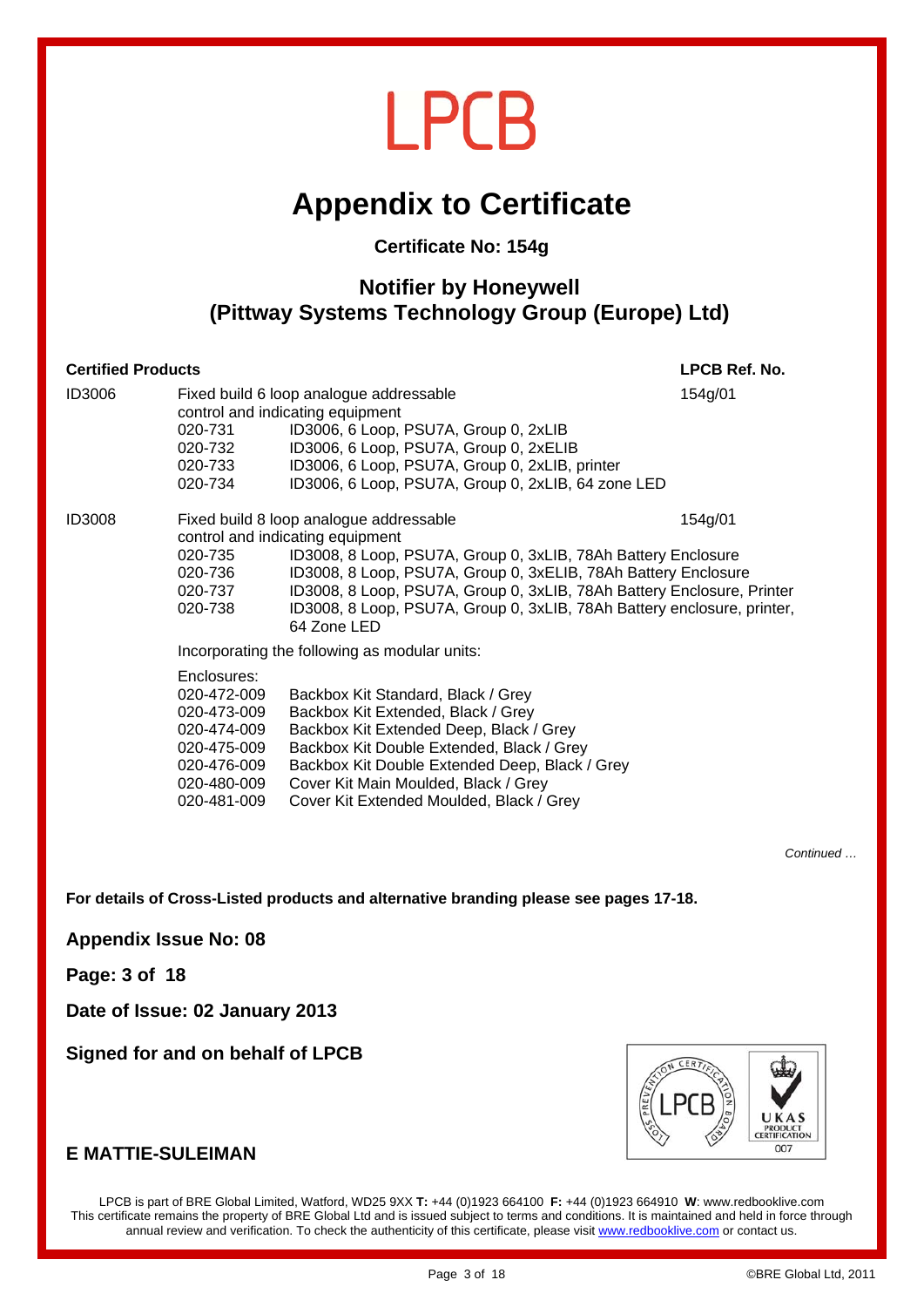## **Appendix to Certificate**

#### **Certificate No: 154g**

### **Notifier by Honeywell (Pittway Systems Technology Group (Europe) Ltd)**

#### **Certified Products LPCB Ref. No.**

| 020-508-009                                                                                                                            | Backbox Extension Standard Assembly Black / Grey                                                                                                                                                                                                                                                                                                                                                 |
|----------------------------------------------------------------------------------------------------------------------------------------|--------------------------------------------------------------------------------------------------------------------------------------------------------------------------------------------------------------------------------------------------------------------------------------------------------------------------------------------------------------------------------------------------|
| 020-509-009                                                                                                                            | Backbox Extension Deep Assembly Black / Grey                                                                                                                                                                                                                                                                                                                                                     |
| 020-513-009                                                                                                                            | High Security Cover Kit Main, Black / Grey                                                                                                                                                                                                                                                                                                                                                       |
| 020-514-009                                                                                                                            | <b>High Security Cover Kit Extension</b>                                                                                                                                                                                                                                                                                                                                                         |
| 020-576                                                                                                                                | Main Cover, Stainless Steel                                                                                                                                                                                                                                                                                                                                                                      |
| 020-577                                                                                                                                | <b>Extension Cover Stainless Steel</b>                                                                                                                                                                                                                                                                                                                                                           |
| 020-621-256                                                                                                                            | Zone Extension Cover, Stainless / Steel                                                                                                                                                                                                                                                                                                                                                          |
| 020-621-009                                                                                                                            | 256 Zone Extension Cover, Black / Grey                                                                                                                                                                                                                                                                                                                                                           |
| 020-541-009                                                                                                                            | PSU7A / 78Ah Battery Enclosure                                                                                                                                                                                                                                                                                                                                                                   |
| Modules:<br>020-559-001<br>020-559-002<br>020-612<br>020-708-009<br>020-644-009<br>020-588<br>020-549<br>020-478<br>020-479<br>020-648 | Zone Extension Chassis Kit 1-64 Zone C/W Display Module<br>Zone Extension Chassis Kit 65-128 Zone C/W Display Module<br>Double Extended Chassis Kit 256 Zone<br><b>Extension Chassis with Printer</b><br><b>Printer Assembly</b><br>Notifier Dual Loop Interface Board, (LIB)<br>Notifier Dual Enhanced Loop Interface Board, (ELIB)<br>RS232 Interface<br>RS485 Interface<br>PSU <sub>3</sub> A |
| 020-579                                                                                                                                | PSU7A, (Requires Dual Transmission Path / Booster, PSU Interface)                                                                                                                                                                                                                                                                                                                                |
| 020-548                                                                                                                                | <b>PSU7A Status Indication</b>                                                                                                                                                                                                                                                                                                                                                                   |
| 020-543                                                                                                                                | Dual Transmission Path / Booster, PSU Interface                                                                                                                                                                                                                                                                                                                                                  |

*Continued …* 

**For details of Cross-Listed products and alternative branding please see pages 17-18.** 

**Appendix Issue No: 08** 

**Page: 4 of 18** 

**Date of Issue: 02 January 2013** 

**Signed for and on behalf of LPCB** 



#### **E MATTIE-SULEIMAN**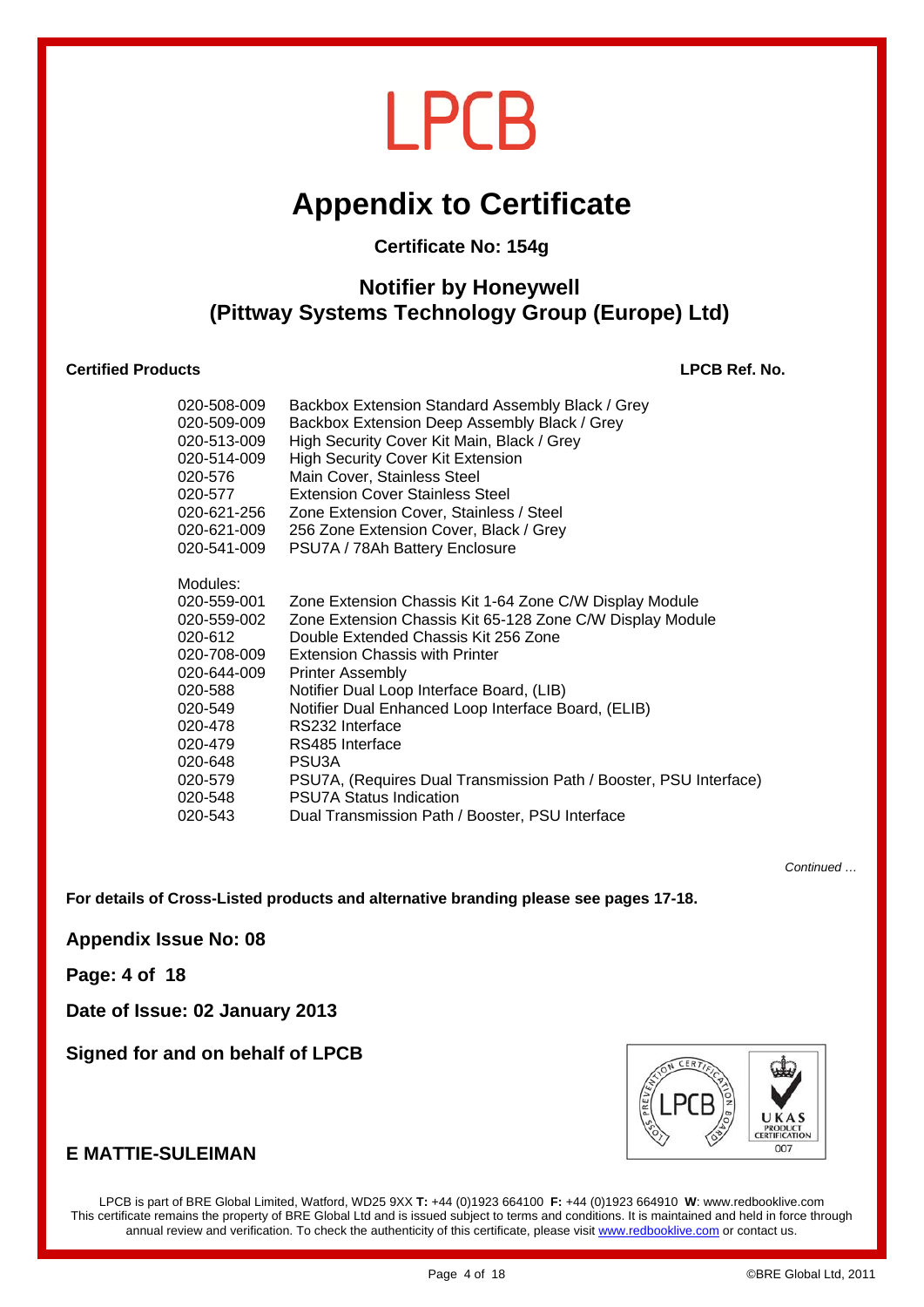## **Appendix to Certificate**

#### **Certificate No: 154g**

### **Notifier by Honeywell (Pittway Systems Technology Group (Europe) Ltd)**

#### **Certified Products LPCB Ref. No.**

|         | 020-773<br>020-877<br>020-643<br>020-647                                                                                                                                                                                                                                                                   | Routing Termination Unit (DEOL)<br>Extinguishing Interface Module M221-SI<br>ID <sup>2</sup> net Fibre Optic Interface Kit<br>ID <sup>2</sup> net Network Gateway Module, (NGM) for use in ID3000 Panel |          |
|---------|------------------------------------------------------------------------------------------------------------------------------------------------------------------------------------------------------------------------------------------------------------------------------------------------------------|---------------------------------------------------------------------------------------------------------------------------------------------------------------------------------------------------------|----------|
| Note 1: | Products are available in language variants as follows:<br>Group 0: English and Icelandic, with English manuals<br>Group 1: English, Spanish, Portuguese, Icelandic and Italian<br>Group 3: English, Swedish, Danish, Norwegian and Finish<br>Group 4: English and Polish<br>Group 5: English and Cyrillic |                                                                                                                                                                                                         |          |
| Note 2: |                                                                                                                                                                                                                                                                                                            | Fixed build products incorporate a corresponding Basic Equipment Kit.                                                                                                                                   |          |
| 002-467 |                                                                                                                                                                                                                                                                                                            | ID <sup>2</sup> net Network Gateway Unit, (NGU) Notifier Protocol                                                                                                                                       | 154a/N01 |

Incorporating the following as modular units:

| 020-643 | ID <sup>2</sup> net Fibre Optic Interface Kit                              |
|---------|----------------------------------------------------------------------------|
| 020-647 | ID <sup>2</sup> net Network Gateway Module, (NGM) for use in ID3000 Panels |
| 020-648 | PSU3A                                                                      |

*Continued …* 

**For details of Cross-Listed products and alternative branding please see pages 17-18.** 

**Appendix Issue No: 08** 

**Page: 5 of 18** 

**Date of Issue: 02 January 2013** 

**Signed for and on behalf of LPCB** 



#### **E MATTIE-SULEIMAN**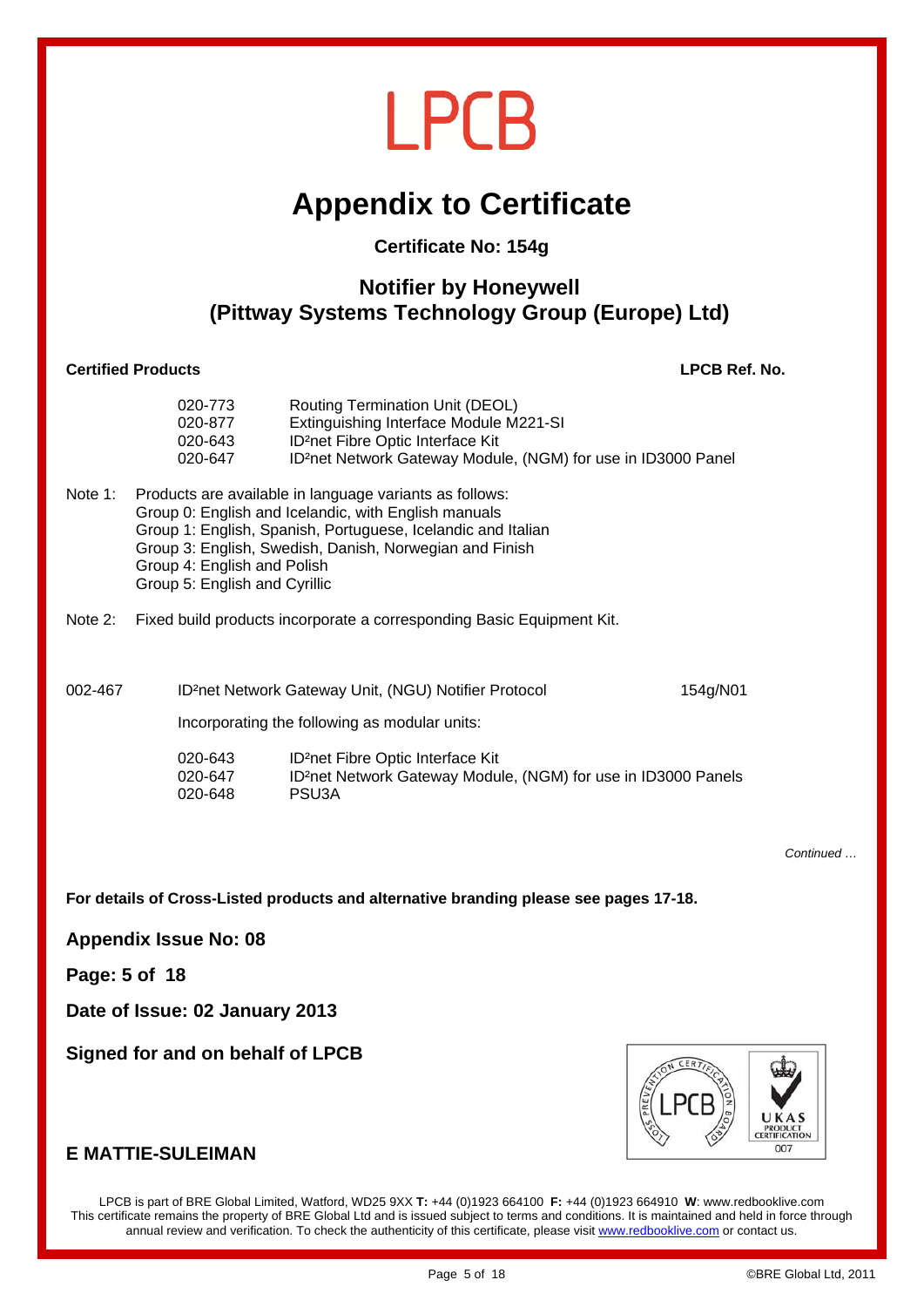## **Appendix to Certificate**

#### **Certificate No: 154g**

#### **Notifier by Honeywell (Pittway Systems Technology Group (Europe) Ltd)**

#### **Certified Products LPCB Ref. No.**

|        | Certified with the following options with requirements:    |
|--------|------------------------------------------------------------|
| 7.8    | Output to fire alarm devices                               |
| 7.9.1  | Output to fire alarm routing equipment                     |
| 7.9.2  | Alarm confirmation input from fire alarm routing equipment |
| 7.10.1 | Output to fire protection equipment type A                 |
| 7.10.3 | Output to fire protection equipment type C                 |
| 7.10.4 | Fault monitoring of fire protection equipment              |
| 7.11   | Delays to outputs                                          |
| 7.12.2 | Dependency on more than one alarm signal type B            |
| 7.12.3 | Dependency on more than one alarm signal type C            |
| 7.13   | Alarm counter                                              |
| 8.3    | Fault signals from points                                  |
| 8.9    | Output to fault warning routing equipment                  |
| 9.5    | Disablements of addressable points                         |
| 10     | Test condition                                             |
|        |                                                            |

| ID50 |             | Single loop analogue addressable control and indicating equipment |  |  |
|------|-------------|-------------------------------------------------------------------|--|--|
|      | 002-455     | ID50 Panel Group 0                                                |  |  |
|      | 002-455-001 | ID50 Panel Group 1                                                |  |  |
|      | 002-455-003 | ID50 Panel Group 3                                                |  |  |
|      | 002-455-004 | ID50 Panel Group 4                                                |  |  |
|      |             | May also incorporate the following optional modular unit:         |  |  |
|      | 002-553     | <b>RS485 Communication Kit</b>                                    |  |  |
|      |             |                                                                   |  |  |

*Continued …* 

**For details of Cross-Listed products and alternative branding please see pages 17-18.** 

**Appendix Issue No: 08** 

**Page: 6 of 18** 

**Date of Issue: 02 January 2013** 

**Signed for and on behalf of LPCB** 



#### **E MATTIE-SULEIMAN**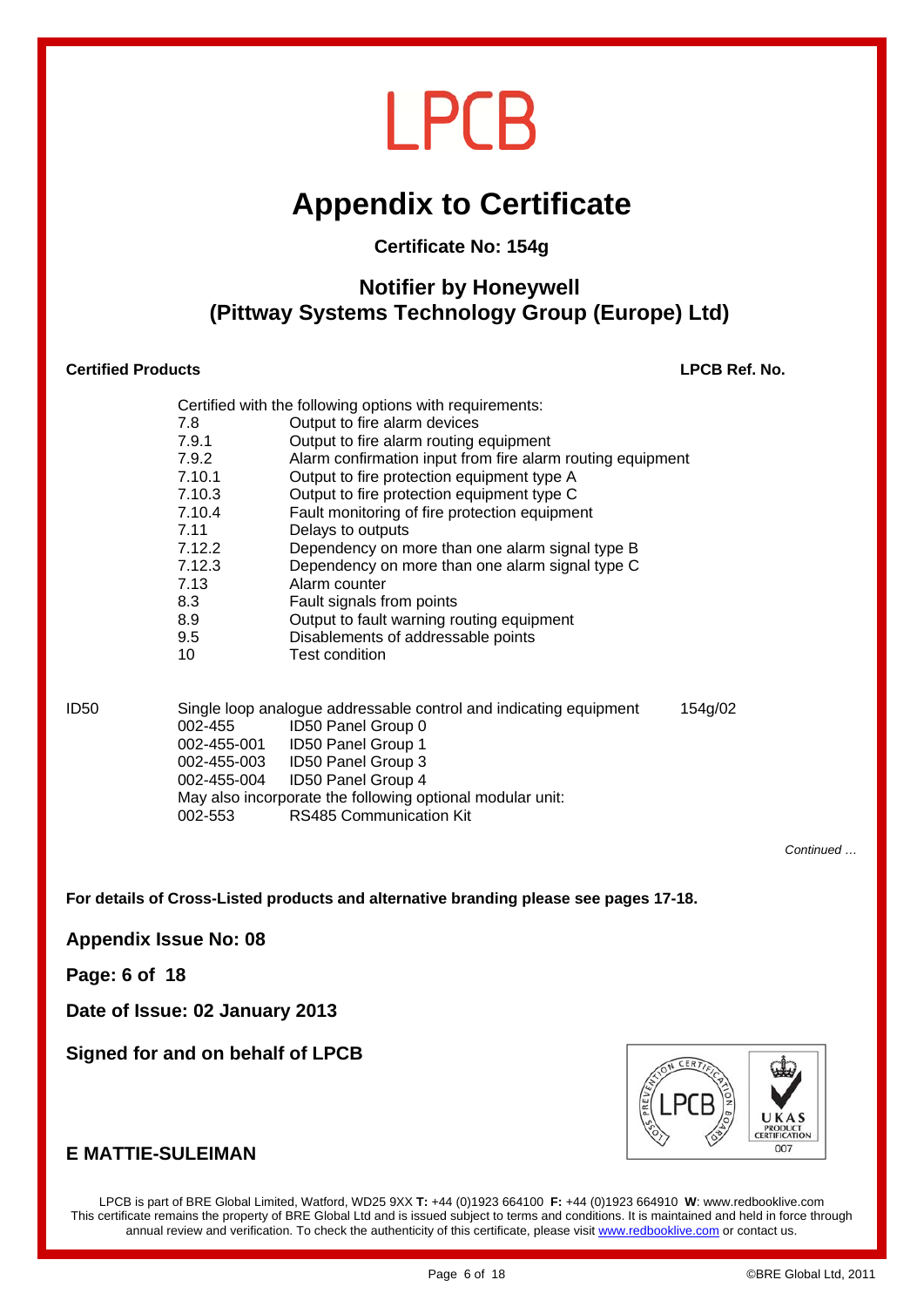### **Appendix to Certificate**

#### **Certificate No: 154g**

### **Notifier by Honeywell (Pittway Systems Technology Group (Europe) Ltd)**

#### **Certified Products LPCB Ref. No.**

| ID <sub>60</sub> | 002-456<br>002-456-004<br>002-553                | Single loop analogue addressable control and indicating equipment<br>ID60 Panel Group 0<br>002-456-001 ID60 Panel Group 1<br>002-456-003    ID60 Panel Group 3<br>ID60 Panel Group 4<br>May also incorporate the following optional modular unit:<br><b>RS485 Communication Kit</b>                                                              | 154g/03 |
|------------------|--------------------------------------------------|--------------------------------------------------------------------------------------------------------------------------------------------------------------------------------------------------------------------------------------------------------------------------------------------------------------------------------------------------|---------|
| ID <sub>61</sub> | 002-485-001<br>020-648<br>020-479<br>020-644-009 | Single loop analogue addressable control and indicating equipment<br>002-463 ID61 Panel Group 0<br>002-463-004    ID61 Panel Group 4<br>ID61 Panel Group 1 (Red)<br>Incorporating the following modular unit:<br>PSU3A Kit<br>May also incorporate the following optional modular units:<br><b>RS485 Communication Kit</b><br><b>Printer Kit</b> | 154g/04 |
| ID <sub>62</sub> | 002-461<br>020-648                               | Single loop analogue addressable control and indicating equipment<br>ID62 Panel Group 0<br>002-461-004    ID62    Panel Group 4<br>Incorporating the following modular unit:<br>PSU3A Kit                                                                                                                                                        | 154g/05 |

*Continued …* 

**For details of Cross-Listed products and alternative branding please see pages 17-18.** 

**Appendix Issue No: 08** 

**Page: 7 of 18** 

**Date of Issue: 02 January 2013** 

**Signed for and on behalf of LPCB** 



#### **E MATTIE-SULEIMAN**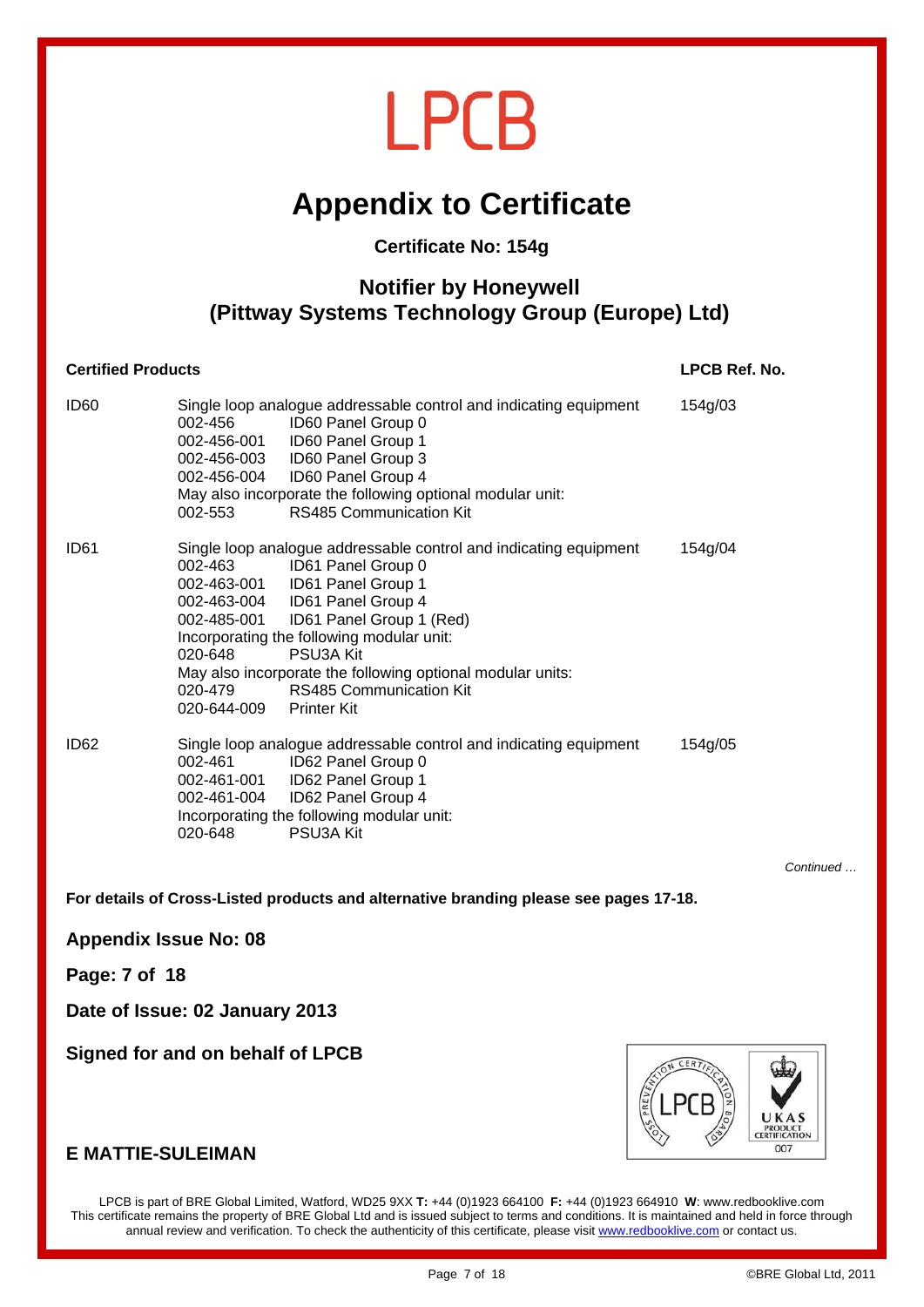## **Appendix to Certificate**

#### **Certificate No: 154g**

#### **Notifier by Honeywell (Pittway Systems Technology Group (Europe) Ltd)**

#### **Certified Products LPCB Ref. No.**

| 020-644-009 Printer Kit | May also incorporate the following optional modular units:<br>020-479 RS485 Communication Kit |
|-------------------------|-----------------------------------------------------------------------------------------------|
|                         | Certified with the following options with requirements:                                       |
| 7.8                     | Output to fire alarm devices                                                                  |
| 7.9.1                   | Output to fire alarm routing equipment                                                        |
| 7.9.2                   | Alarm confirmation input from fire alarm routing equipment                                    |
| 7.10.1                  | Outputs to fire protection equipment: Type A                                                  |
| 7.10.3                  | Outputs to fire protection equipment: Type C                                                  |
| 7.10.4                  | Fault monitoring of fire protection equipment                                                 |
| 7.11                    | Delays to Outputs                                                                             |
| 7.12.2                  | Dependencies on more than one alarm signal: Type B                                            |
| 7.13                    | Alarm counter                                                                                 |
| 8.3                     | Fault signals from points                                                                     |
| 8.9                     | Output to fault warning routing equipment                                                     |
| 9.5                     | Disablement of addressable points                                                             |
| 10                      | Test condition                                                                                |
|                         |                                                                                               |

Note: Products are available in various language groups as follows: Group 0: English, Icelandic, French, Italian, Portuguese and Spanish, (shipped with English manuals) Group 1: English, Icelandic, French, Italian, Portuguese and Spanish Group 2: English, Dutch, German, French and Italian Group 3: English, Swedish, Danish, Norwegian and Finnish Group 4: English and Polish

**For details of Cross-Listed products and alternative branding please see pages 17-18.** 

**Appendix Issue No: 08** 

**Page: 8 of 18** 

**Date of Issue: 02 January 2013** 

**Signed for and on behalf of LPCB** 



#### **E MATTIE-SULEIMAN**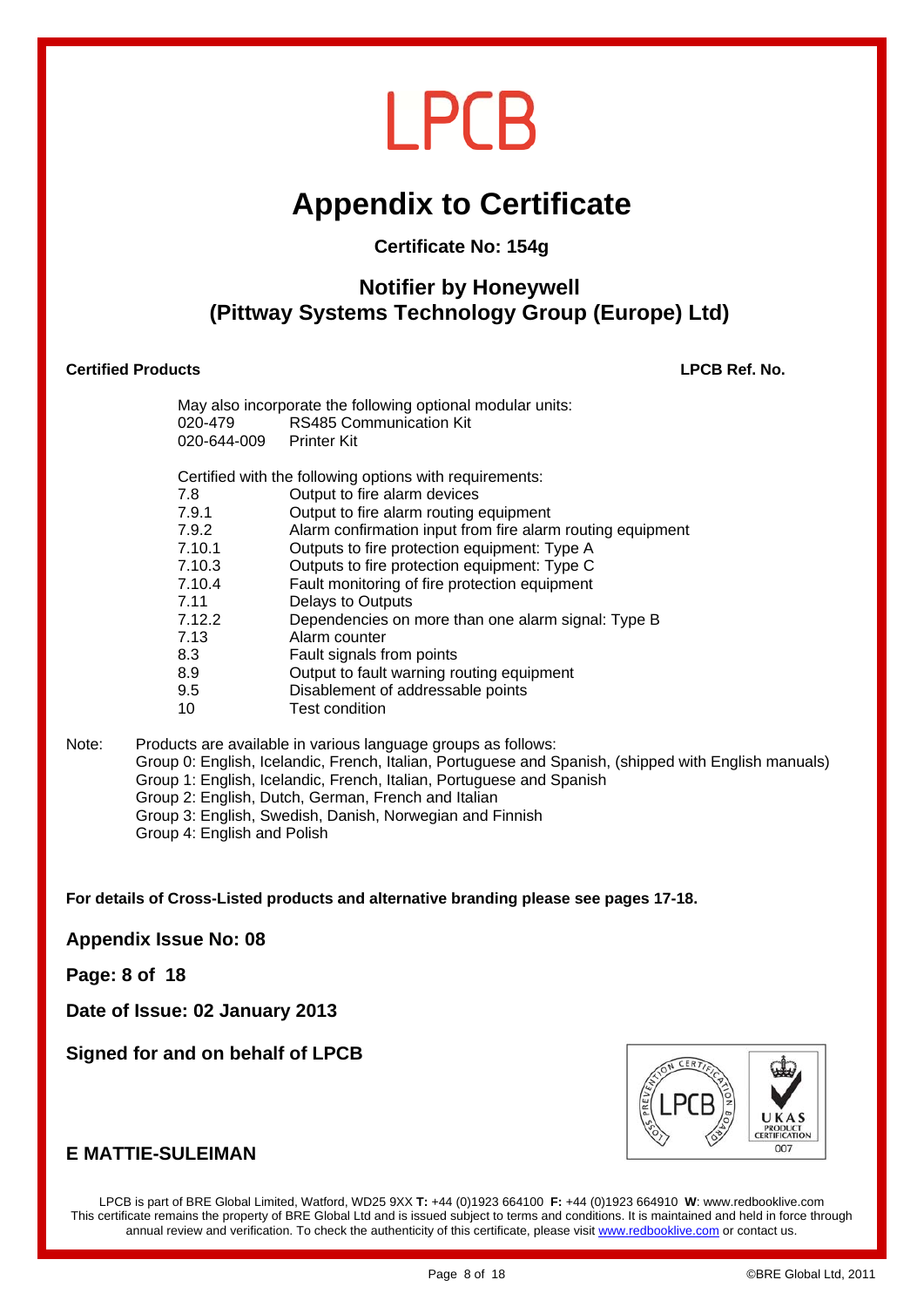### **Appendix to Certificate**

#### **Certificate No: 154g**

#### **Notifier by Honeywell (Pittway Systems Technology Group (Europe) Ltd)**

*Continued …* 

| <b>Certified Products</b>                                                                                                                            |                                                                                                                                                                                                                                                                                                                                                                                                                                 | LPCB Ref. No. |
|------------------------------------------------------------------------------------------------------------------------------------------------------|---------------------------------------------------------------------------------------------------------------------------------------------------------------------------------------------------------------------------------------------------------------------------------------------------------------------------------------------------------------------------------------------------------------------------------|---------------|
|                                                                                                                                                      | NFS2-8 2-8 zone conventional control and indicating equipment                                                                                                                                                                                                                                                                                                                                                                   |               |
| NFS2-8 2 Zone<br>002-477-122<br>002-477-129<br>002-477-222<br>002-477-229<br>002-477-322<br>002-477-329<br>002-490-129<br>002-490-229<br>002-490-222 | Language region 1, light grey<br>Language region 1, black & grey<br>Language region 2, light grey<br>Language region 2, black & grey<br>Language region 3, light grey, dual relay<br>Language region 3, black & grey, dual relay, English manual<br>Language region 1, black & grey, dual relay, English manual<br>Language region 2, black & grey, dual relay, English manual<br>Language region 2, light grey, English manual | 154g/06       |
| NFS2-8 4 Zone<br>002-477-142<br>002-477-149<br>002-477-242                                                                                           | Language region 1, light grey<br>Language region 1, black & grey<br>Language region 2, light grey                                                                                                                                                                                                                                                                                                                               | 154g/07       |

| 002-477-242 | Language region 2, light grey   |                                                             |  |
|-------------|---------------------------------|-------------------------------------------------------------|--|
| 002-477-249 | Language region 2, black & grey |                                                             |  |
| 002-477-342 |                                 | Language region 3, light grey, dual relay                   |  |
| 002-477-349 |                                 | Language region 3, black & grey, dual relay                 |  |
| 002-490-149 |                                 | Language region 1, black & grey, dual relay, English manual |  |
| 002-490-249 |                                 | Language region 2, black & grey, dual relay, English manual |  |
| 002-490-242 |                                 | Language region 2, light grey, English manual               |  |
|             |                                 |                                                             |  |

**For details of Cross-Listed products and alternative branding please see pages 17-18.** 

**Appendix Issue No: 08** 

**Page: 9 of 18** 

**Date of Issue: 02 January 2013** 

**Signed for and on behalf of LPCB** 



#### **E MATTIE-SULEIMAN**

LPCB is part of BRE Global Limited, Watford, WD25 9XX **T:** +44 (0)1923 664100 **F:** +44 (0)1923 664910 **W**: www.redbooklive.com This certificate remains the property of BRE Global Ltd and is issued subject to terms and conditions. It is maintained and held in force through annual review and verification. To check the authenticity of this certificate, please visit www.redbooklive.com or contact us.

*Continued …*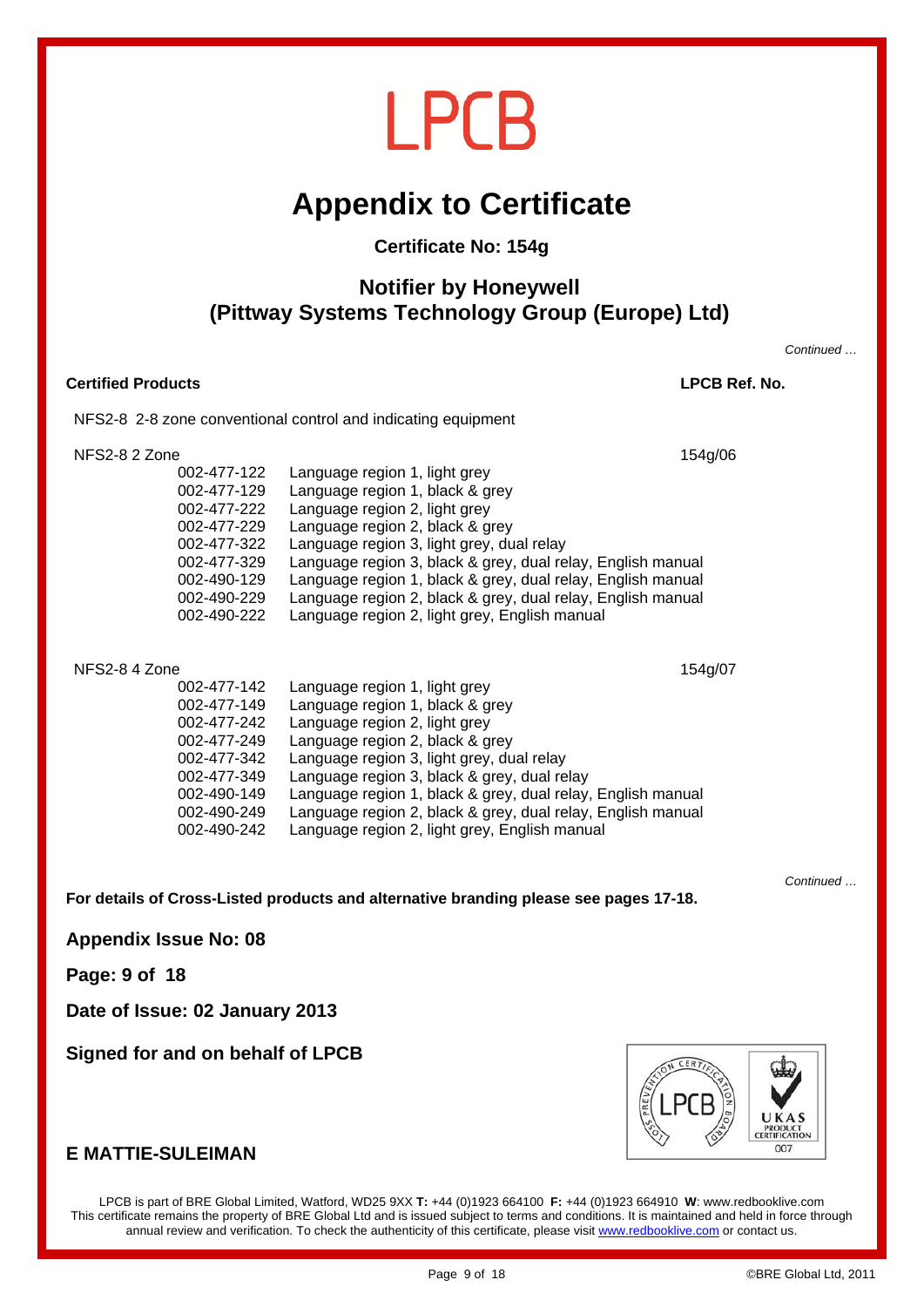### **Appendix to Certificate**

#### **Certificate No: 154g**

#### **Notifier by Honeywell (Pittway Systems Technology Group (Europe) Ltd)**

#### **Certified Products LPCB Ref. No.**

| NFS2-8 8 Zone | 154g/08                                                     |
|---------------|-------------------------------------------------------------|
| 002-477-182   | Language region 1, light grey                               |
| 002-477-189   | Language region 1, black & grey                             |
| 002-477-282   | Language region 2, light grey                               |
| 002-477-289   | Language region 2, black & grey                             |
| 002-477-382   | Language region 3, light grey, dual relay                   |
| 002-477-389   | Language region 3, black & grey, dual relay                 |
| 002-490-189   | Language region 1, black & grey, dual relay, English manual |
| 002-490-289   | Language region 2, black & grey, dual relay, English manual |
| 002-490-282   | Language region 2, light grey, English manual               |
|               | Incorporating the following units:                          |
| 020-747       | 8-Way relay kit                                             |
| 020-772       | 4-way monitored sounder kit                                 |
|               | Certified with the following options from EN 54 Part 2:     |
| 7.8           | Output to fire alarm devices                                |
| 7.9.1         | Output to fire alarm routing equipment                      |
| 7.9.2         | Alarm confirmation input from fire alarm routing equipment  |
| 7.10.1        | Output to automatic fire protection equipment: Type A       |
| 7.10.3        | Output to automatic fire protection equipment: Type C       |
| 7.10.4        | Fault monitoring of fire protection equipment               |
| 7.11.1        | Delays to outputs                                           |
| 7.11.2        | Manual or automatic switching of delays to outputs          |
| 7.12.2        | Dependency on more than one alarm signal: Type B            |
| 8.9           | Output to fault warning routing equipment                   |
| 10            | <b>Test condition</b>                                       |

*Continued …* 

**For details of Cross-Listed products and alternative branding please see pages 17-18.** 

**Appendix Issue No: 08** 

**Page: 10 of 18** 

**Date of Issue: 02 January 2013** 

**Signed for and on behalf of LPCB** 



#### **E MATTIE-SULEIMAN**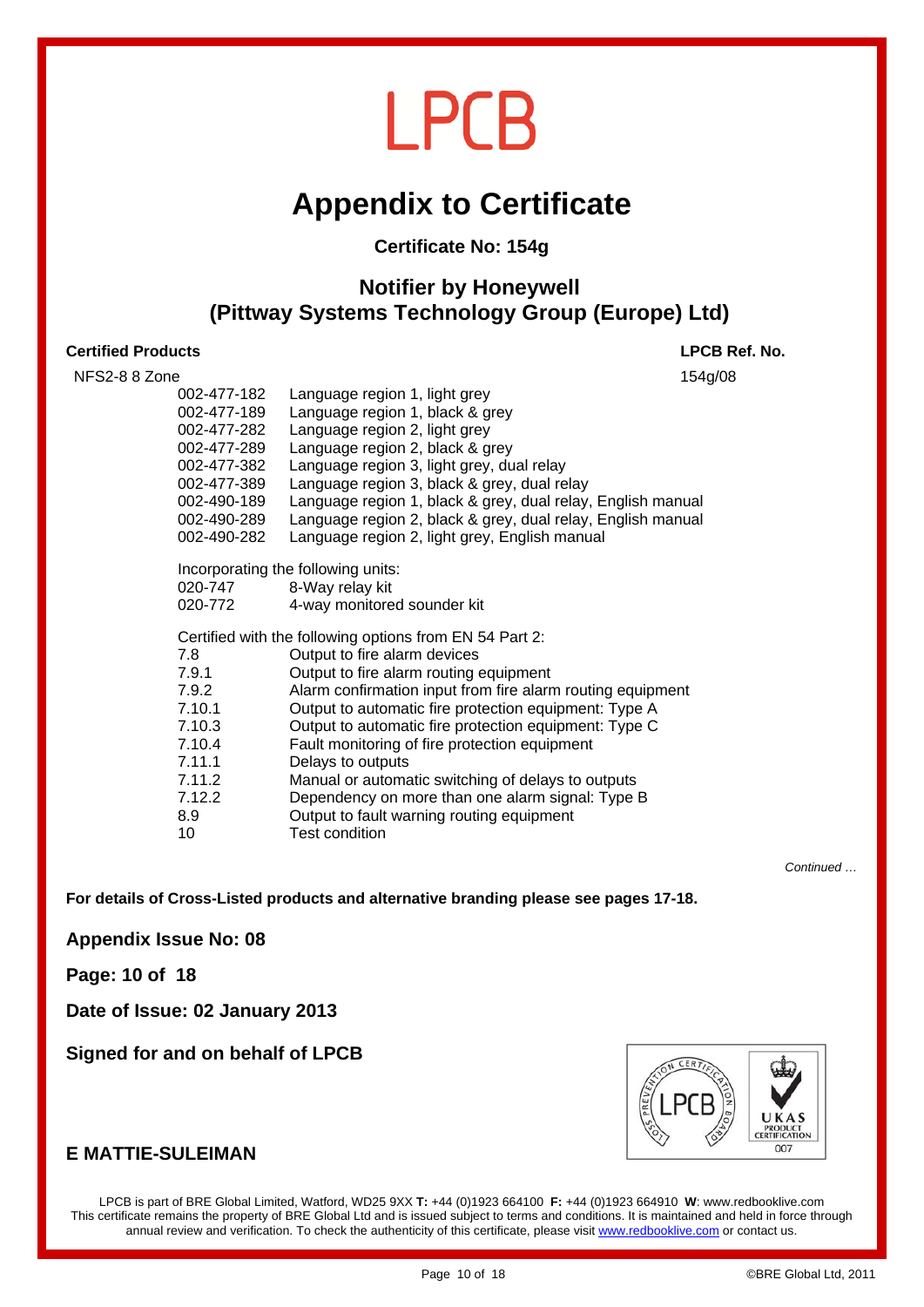## **Appendix to Certificate**

#### **Certificate No: 154g**

#### **Notifier by Honeywell (Pittway Systems Technology Group (Europe) Ltd)**

#### **Certified Products LPCB Ref. No.**

Note 1: fixed build products incorporate a corresponding Basic equipment Kit.

| ID2000  | and indicating equipment.<br>020-628<br>020-628-001<br>020-628-002                                                                                                                      | Basic Equipment Kit, (BEK): Modular analogue addressable control<br>Basic equipment kit ID2000 Group 0,<br>Basic equipment kit ID2000 Group 1, UK ES PT IT<br>Basic equipment kit ID2000 Group 2, UK NL FR                                                                                                                                                                                                                                                                                                            | 154g/09 |  |  |
|---------|-----------------------------------------------------------------------------------------------------------------------------------------------------------------------------------------|-----------------------------------------------------------------------------------------------------------------------------------------------------------------------------------------------------------------------------------------------------------------------------------------------------------------------------------------------------------------------------------------------------------------------------------------------------------------------------------------------------------------------|---------|--|--|
| ID2002: | Fixed build 2 loop analogue addressable control and indicating<br>154g/09<br>equipment.<br>002-459<br>ID2002, 2 loop control and indicating equipment, Group 1                          |                                                                                                                                                                                                                                                                                                                                                                                                                                                                                                                       |         |  |  |
|         | Incorporating the following as optional modular units:                                                                                                                                  |                                                                                                                                                                                                                                                                                                                                                                                                                                                                                                                       |         |  |  |
|         | Enclosures:<br>020-472-009<br>020-473-009<br>020-474-009<br>020-475-009<br>020-476-009<br>020-480-009<br>020-481-009<br>020-508-009<br>020-509-009<br>020-576<br>020-577<br>020-541-009 | Backbox Kit Standard, Black / Grey<br>Backbox Kit Extended, Black / Grey<br>Backbox Kit Extended Deep, Black / Grey<br>Backbox Kit Double Extended, Black / Grey<br>Backbox Kit Double Extended Deep, Black / Grey<br>Cover Kit Main Moulded, Black / Grey<br>Cover Kit Extended Moulded, Black / Grey<br>Backbox Extension Standard Assembly Black / Grey<br>Backbox Extension Deep Assembly Black / Grey<br>Main Cover, Stainless Steel<br><b>Extension Cover Stainless Steel</b><br>PSU7A / 78Ah Battery Enclosure |         |  |  |

*Continued …* 

**For details of Cross-Listed products and alternative branding please see pages 17-18.** 

**Appendix Issue No: 08** 

**Page: 11 of 18** 

**Date of Issue: 02 January 2013** 

**Signed for and on behalf of LPCB** 



#### **E MATTIE-SULEIMAN**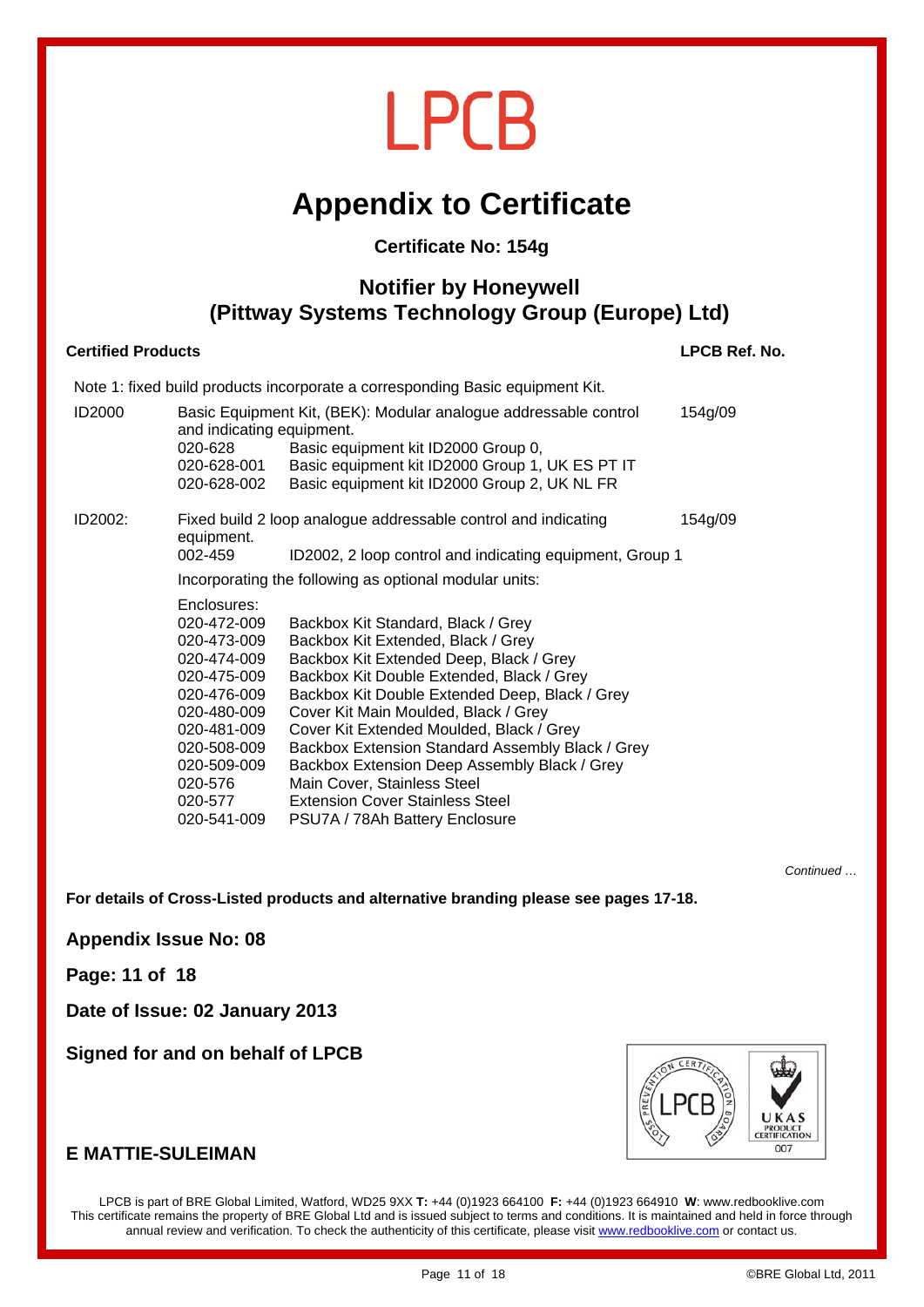## **Appendix to Certificate**

#### **Certificate No: 154g**

#### **Notifier by Honeywell (Pittway Systems Technology Group (Europe) Ltd)**

#### **Certified Products LPCB Ref. No.**

| Modules:    |                                                                           |
|-------------|---------------------------------------------------------------------------|
| 020-649-009 | 64 Zone Extension Chassis Kit 64 Zone C/W Display Module                  |
| 020-708-009 | <b>Extension Chassis with Printer</b>                                     |
| 020-644-009 | <b>Printer Assembly</b>                                                   |
| 020-588     | Notifier Dual Loop Interface Board, (LIB)                                 |
| 020-478     | RS232 Interface                                                           |
| 020-479     | RS485 Interface                                                           |
| 020-648     | PSU3A                                                                     |
| 020-579     | PSU7A, (Requires Dual Transmission Path / Booster, PSU Interface)         |
| 020-543     | Dual Transmission Path / Booster, PSU Interface                           |
| 020-548     | <b>PSU7A Status Indication</b>                                            |
|             | Certified with the following options with requirements from EN 54 Part 2: |
| 7.8         | Output to fire alarm devices                                              |
| 7.9.1       | Output to fire alarm routing equipment                                    |
| 7.9.2       | Alarm confirmation input from fire alarm routing equipment                |
| 7.11        | Delays to outputs                                                         |
| 7.12.3      | Dependency on more than one alarm signal type C                           |
| 7.13        | Alarm counter                                                             |
| 8.3         | Fault signals from points                                                 |
| 9.5         | Disablements of addressable points                                        |
| 10          | <b>Test condition</b>                                                     |
|             |                                                                           |

#### Note 2: Products are available in language variants as follows: Group 0: English, Spanish, Portuguese and Italian (shipped with English manuals) Group 1: English, Spanish, Portuguese and Italian Group 2: English, Dutch, and French

*Continued …* 

**For details of Cross-Listed products and alternative branding please see pages 17-18.** 

**Appendix Issue No: 08** 

**Page: 12 of 18** 

**Date of Issue: 02 January 2013** 

**Signed for and on behalf of LPCB** 



#### **E MATTIE-SULEIMAN**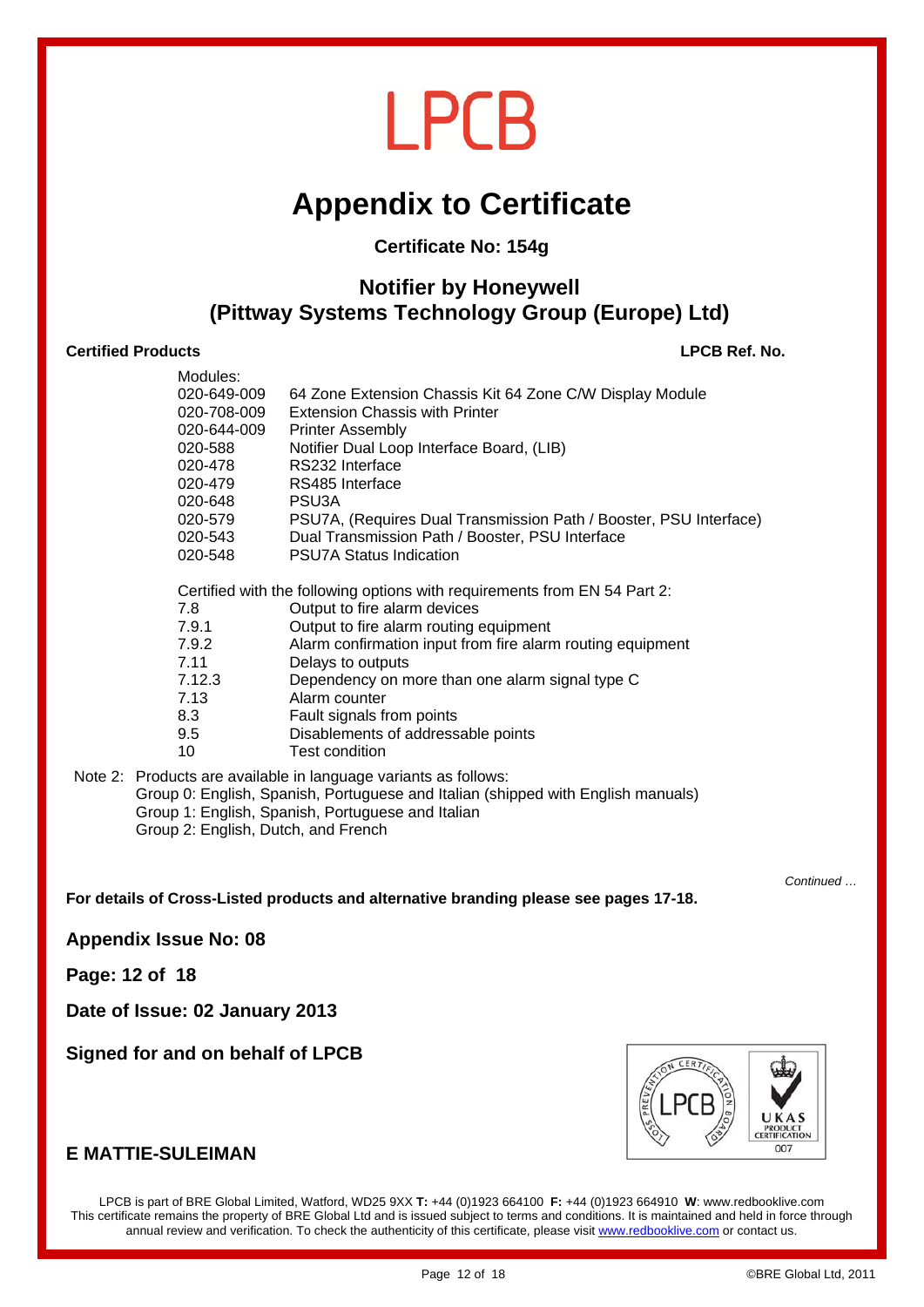## **Appendix to Certificate**

#### **Certificate No: 154g**

### **Notifier by Honeywell (Pittway Systems Technology Group (Europe) Ltd)**

### **Products LPCB Ref. No.**  Pearl Two loop analogue addressable control and indicating equipment 154g/10 Incorporating the following units: 772489-NE CPU board 124-408 3A PSU board 124-412 Network gateway module 124-421 Base board incorporating two loops 124-422 Display board 124-423 VdS I/O Module 124-426 Communications module PRL-Box Extended Back box Incorporating the following optional regional language text inserts: PRL-LED-EN (English) PRL-D (German)<br>PRL-IB (Iberia) PRL-IB (Iberia)<br>PRL-BNL (Benelu (Benelux) PRL-LCD-NRD (Swedish) PRL-MEA (Middle East and Africa) PRL-IT (Italian)

*Continued …* 

**For details of Cross-Listed products and alternative branding please see pages 17-18.** 

**Appendix Issue No: 08** 

**Page: 13 of 18** 

**Date of Issue: 02 January 2013** 

**Signed for and on behalf of LPCB** 



#### **E MATTIE-SULEIMAN**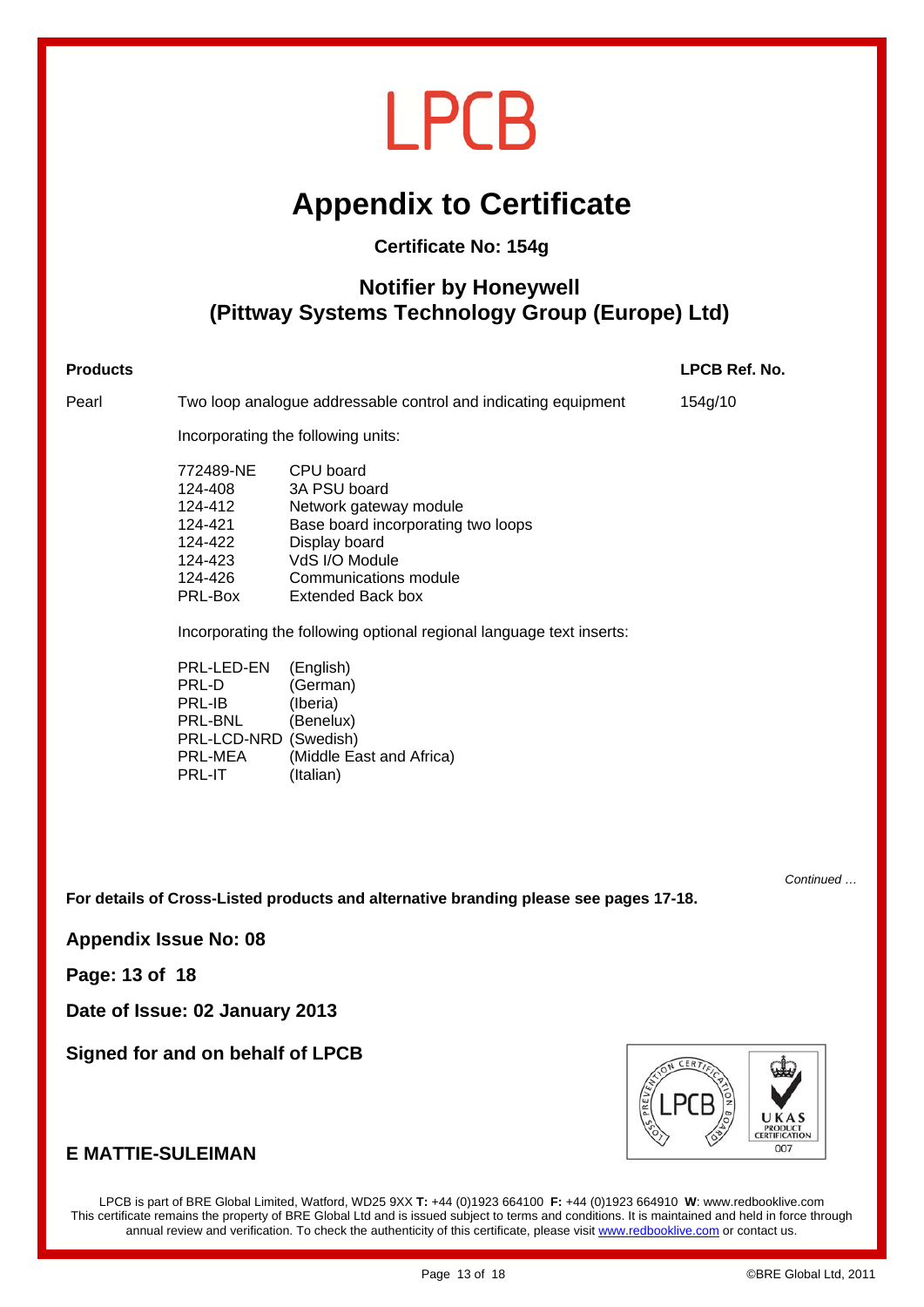## **Appendix to Certificate**

#### **Certificate No: 154g**

#### **Notifier by Honeywell (Pittway Systems Technology Group (Europe) Ltd)**

#### **Certified Products LPCB Ref. No.**

Certified with the following options with requirements from EN 54-2:

- 7.8 Output to fire alarm devices
- 7.9.1 Output to fire alarm routing equipment
- 7.9.2 Alarm confirmation input from fire alarm routing equipment
- 7.10.1 Output to fire protection equipment type A
- 7.10.3 Output to fire protection equipment type C
- 7.10.4 Fault monitoring of fire protection equipment
- 7.11 Delays to outputs
- 7.12.2 Dependency on more than one alarm signal type B
- 7.12.3 Dependency on more than one alarm signal type C
- 7.13 Alarm counter
- 8.3 Fault signals from points
- 8.9 Output to fault warning routing equipment
- 9.5 Disablements of addressable points
- 10 Test condition

#### Notes:

- 1. This product approval does not constitute compliance with the fire detection and alarm systems requirements of EN 54-13.
- 2. Scope of approval does not include the operation of the network functionality.

*Continued …* 

**For details of Cross-Listed products and alternative branding please see pages 17-18.** 

**Appendix Issue No: 08** 

**Page: 14 of 18** 

**Date of Issue: 02 January 2013** 

**Signed for and on behalf of LPCB** 



#### **E MATTIE-SULEIMAN**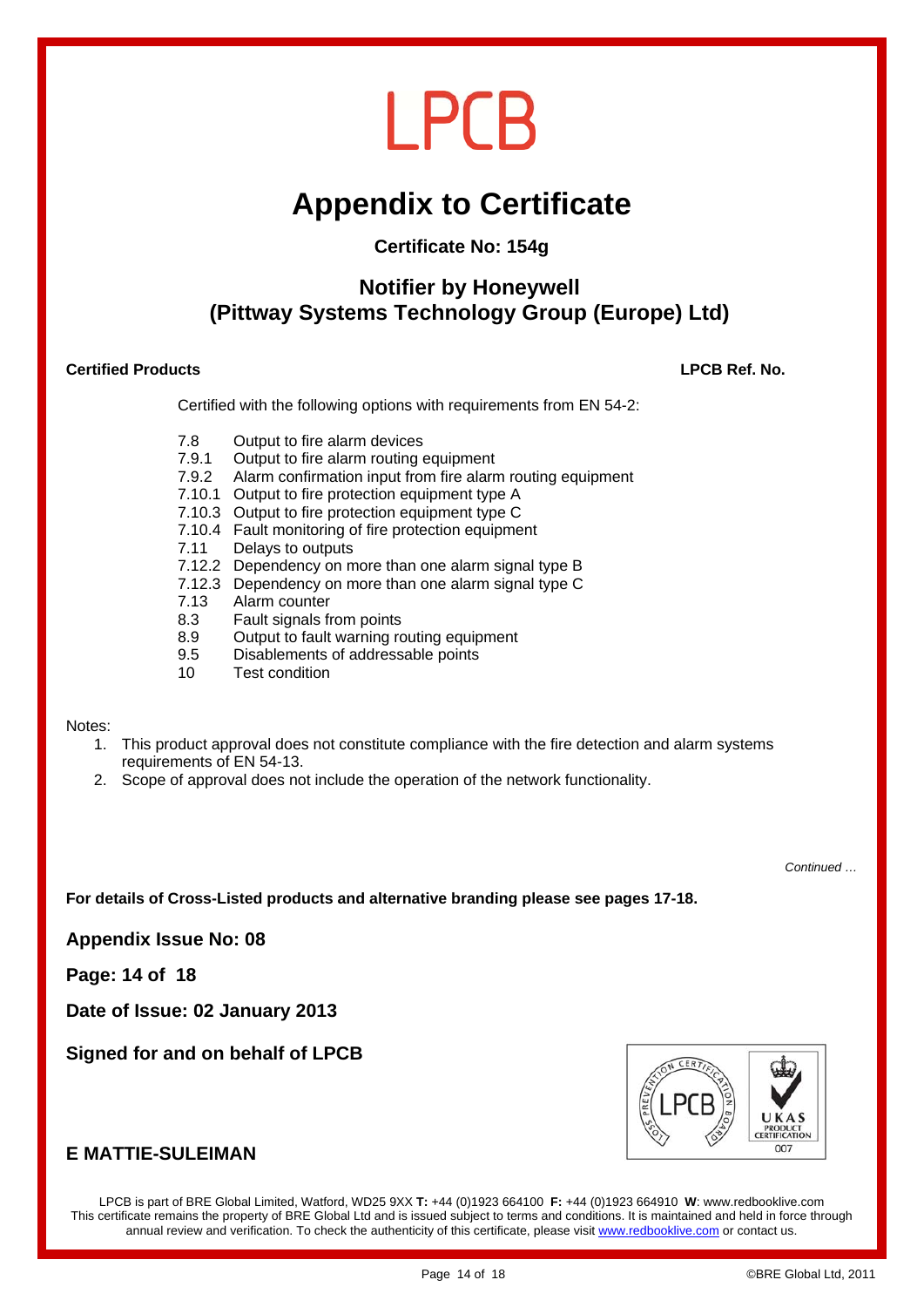## **Appendix to Certificate**

#### **Certificate No: 154g**

### **Notifier by Honeywell (Pittway Systems Technology Group (Europe) Ltd)**

#### **Products LPCB Ref. No.**  Pearl Single loop analogue addressable control and indicating equipment 154g/11 Incorporating the following units: 772489-NE CPU board 124-408 3A PSU board 124-412 Network gateway module 124-421-001 Single loop base board incorporating one loop 124-422 Display board 124-423 VdS I/O Module 124-426 Communications module PRL-Box Extended Back box Incorporating the following optional regional language text inserts: PRL-LED-EN-1 (English)<br>PRL-D-1 (German) (German)

 PRL-IB-1 (Iberia) PRL-BNL-1 (Benelux) PRL-LCD-NRD-1 (Swedish) PRL-MEA-1 (Middle East and Africa) PRL-IT-1 (Italian)

**For details of Cross-Listed products and alternative branding please see pages 17-18.** 

**Appendix Issue No: 08** 

**Page: 15 of 18** 

**Date of Issue: 02 January 2013** 

**Signed for and on behalf of LPCB** 



#### **E MATTIE-SULEIMAN**

LPCB is part of BRE Global Limited, Watford, WD25 9XX **T:** +44 (0)1923 664100 **F:** +44 (0)1923 664910 **W**: www.redbooklive.com This certificate remains the property of BRE Global Ltd and is issued subject to terms and conditions. It is maintained and held in force through annual review and verification. To check the authenticity of this certificate, please visit www.redbooklive.com or contact us.

*Continued …*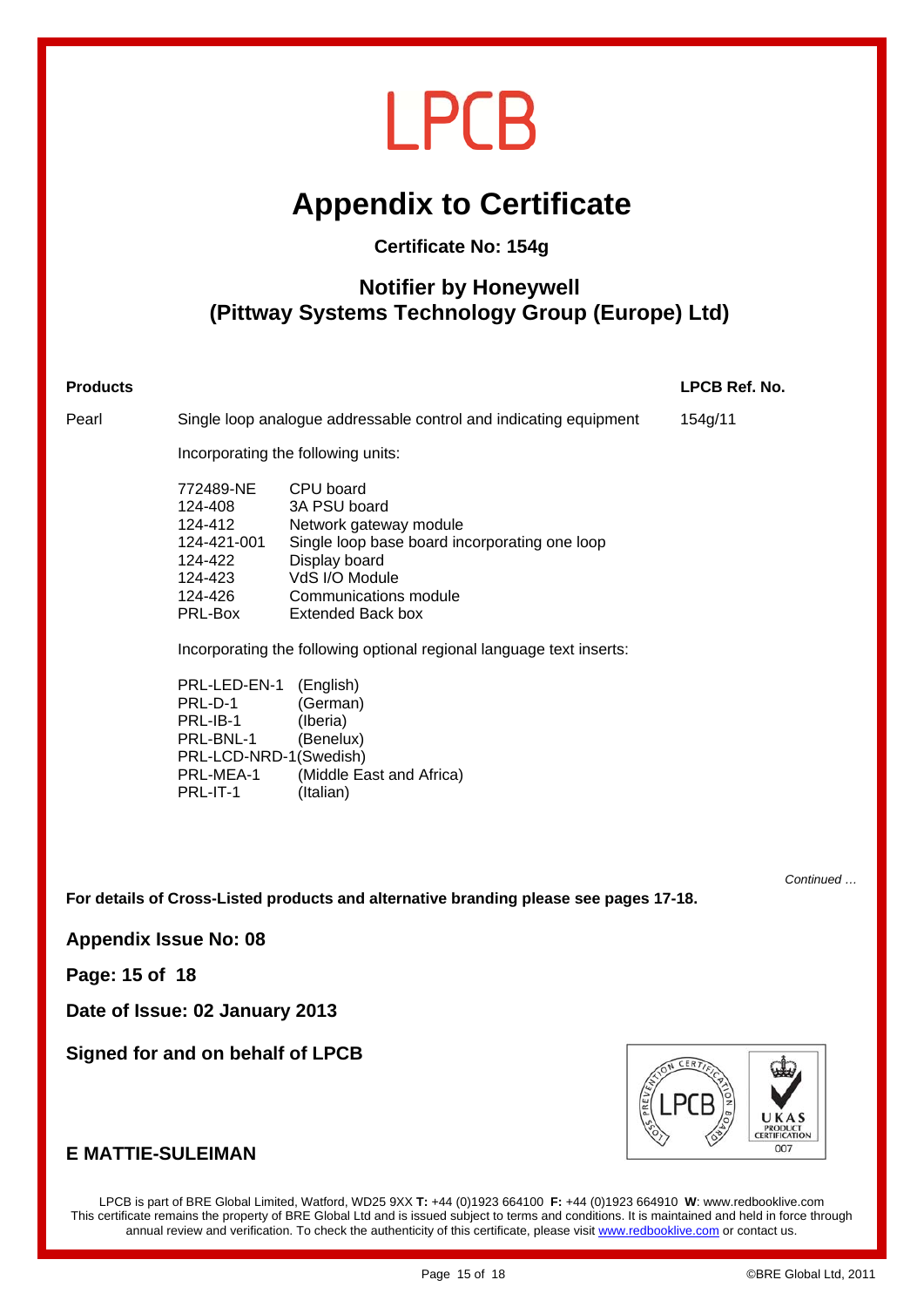## **Appendix to Certificate**

#### **Certificate No: 154g**

### **Notifier by Honeywell (Pittway Systems Technology Group (Europe) Ltd)**

#### **Certified Products LPCB Ref. No.**

Certified with the following options with requirements from EN 54-2:

- 7.8 Output to fire alarm devices
- 7.9.1 Output to fire alarm routing equipment
- 7.9.2 Alarm confirmation input from fire alarm routing equipment
- 7.10.1 Output to fire protection equipment type A
- 7.10.3 Output to fire protection equipment type C
- 7.10.4 Fault monitoring of fire protection equipment
- 7.11 Delays to outputs
- 7.12.2 Dependency on more than one alarm signal type B
- 7.12.3 Dependency on more than one alarm signal type C
- 7.13 Alarm counter
- 8.3 Fault signals from points
- 8.9 Output to fault warning routing equipment
- 9.5 Disablements of addressable points
- 10 Test condition

#### Notes:

- 3. This product approval does not constitute compliance with the fire detection and alarm systems requirements of EN 54-13.
- 4. Scope of approval does not include the operation of the network functionality.

#### **For details of Cross-Listed products and alternative branding please see pages 17-18.**

**Appendix Issue No: 08** 

**Page: 16 of 18** 

**Date of Issue: 02 January 2013** 

**Signed for and on behalf of LPCB** 



#### **E MATTIE-SULEIMAN**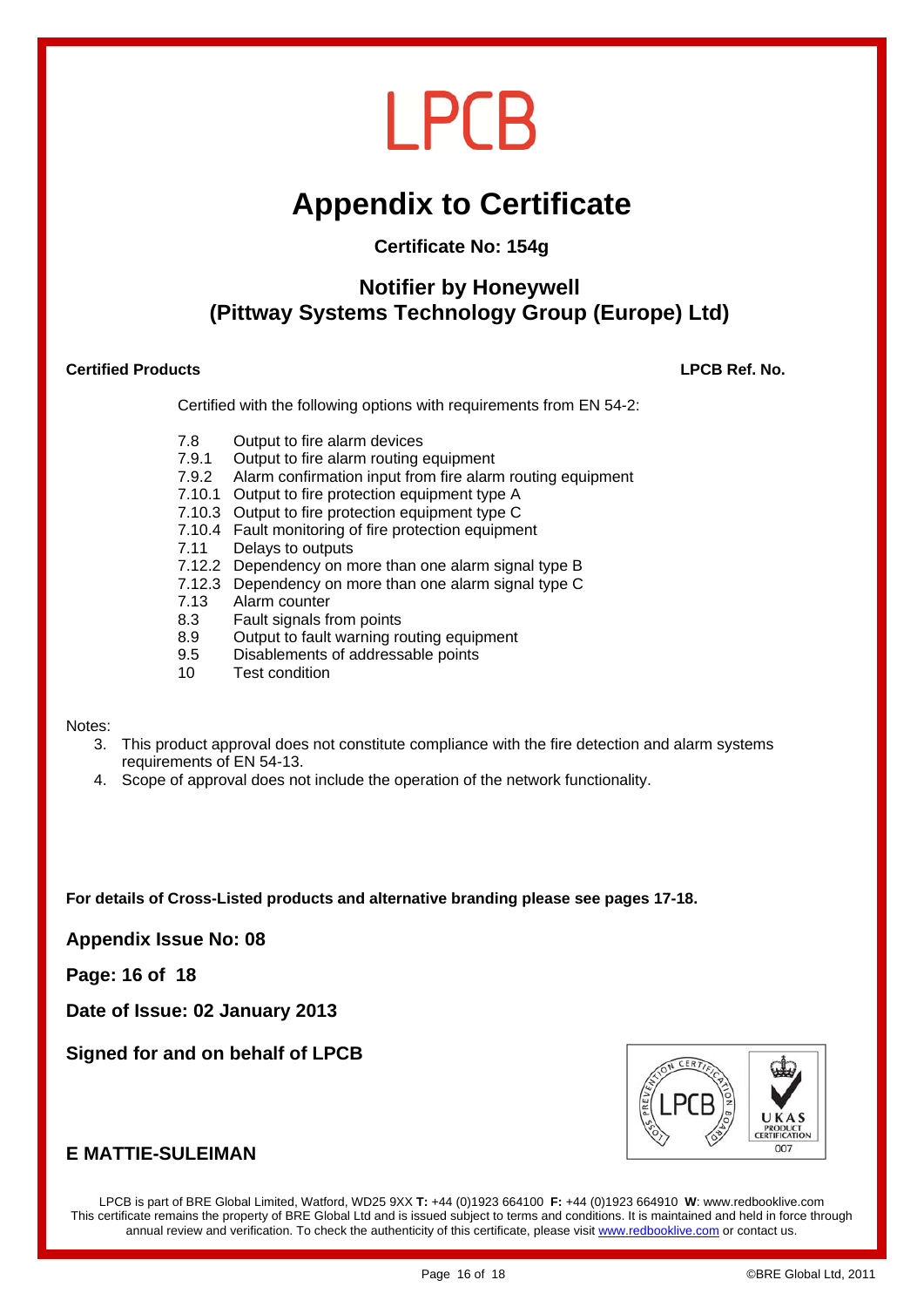### **Appendix to Certificate**

#### **Certificate No: 154g**

#### **Notifier by Honeywell (Pittway Systems Technology Group (Europe) Ltd)**

#### **ALTERNATIVE MODEL NUMBERS AND LABELLING**

| <b>LPCB</b><br>Ref No. | Model No.     | <b>Alternative</b><br>Model No. | <b>Labelled</b>                                                                          | Distributor's<br>Cert No.    |
|------------------------|---------------|---------------------------------|------------------------------------------------------------------------------------------|------------------------------|
| 154g/01                | ID3000(BEK)   | XLS80e<br>IFC3000A(BEK)         | Honeywell Control Systems Ltd. <sup>(1)</sup><br>Johnson Controls Systems <sup>(2)</sup> | 154g-(cl-01)<br>154g-(cl-02) |
|                        |               | IFC3000B(BEK)                   | Johnson Controls Systems <sup>(2)</sup>                                                  | 154g-(cl-02)                 |
| 154g/01                | ID3002        | XLS80e-2L<br><b>IFC3002A</b>    | Honeywell Control Systems Ltd. <sup>(1)</sup><br>Johnson Controls Systems <sup>(2)</sup> | 154g-(cl-01)<br>154g-(cl-02) |
|                        |               | IFC3002B                        | Johnson Controls Systems <sup>(2)</sup>                                                  | 154g-(cl-02)                 |
| 154g/01                | ID3004        | XLS80e-4L                       | Honeywell Control Systems Ltd. <sup>(1)</sup>                                            | 154g-(cl-01)                 |
|                        |               | IFC3004A                        | Johnson Controls Systems <sup>(2)</sup>                                                  | 154g-(cl-02)                 |
|                        |               | IFC3004B                        | Johnson Controls Systems <sup>(2)</sup>                                                  | 154g-(cl-02)                 |
| 154g/01                | <b>ID3006</b> | XLS80e-6L                       | Honeywell Control Systems Ltd. <sup>(1)</sup>                                            | 154g-(cl-01)                 |
|                        |               | <b>IFC3006A</b>                 | Johnson Controls Systems <sup>(2)</sup>                                                  | 154g-(cl-02)                 |
|                        |               | <b>IFC3006B</b>                 | Johnson Controls Systems <sup>(2)</sup>                                                  | 154g-(cl-02)                 |
| 154g/01                | <b>ID3008</b> | XLS80e-8L                       | Honeywell Control Systems Ltd. <sup>(1)</sup>                                            | 154g-(cl-01)                 |
|                        |               | <b>IFC3008A</b>                 | Johnson Controls Systems <sup>(2)</sup>                                                  | 154g-(cl-02)                 |
|                        |               | <b>IFC3008B</b>                 | Johnson Controls Systems <sup>(2)</sup>                                                  | 154g-(cl-02)                 |
| 154g/01                | ID3000(BEK)   | Mach 2.8 Basic Kit              | Building Protection Systems <sup>(3)</sup>                                               | 154g-(cl-04)                 |
| 154g/01                | ID3002        | Mach 2.8 2 loop                 | Building Protection Systems <sup>(3)</sup>                                               | 154g-(cl-04)                 |
| 154g/01                | ID3004        | Mach 2.8 4 loop                 | Building Protection Systems <sup>(3)</sup>                                               | 154g-(cl-04)                 |
| 154g/01                | ID3006        | Mach 2.8 6 loop                 | Building Protection Systems <sup>(3)</sup>                                               | 154g-(cl-04)                 |
| 154g/01                | <b>ID3008</b> | Mach 2.8 8 loop                 | Building Protection Systems <sup>(3)</sup>                                               | 154g-(cl-04)                 |
|                        |               |                                 |                                                                                          |                              |

*Continued …* 

**For details of Cross-Listed products and alternative branding please see pages 17-18.** 

**Appendix Issue No: 08** 

**Page: 17 of 18** 

**Date of Issue: 02 January 2013** 

**Signed for and on behalf of LPCB** 



#### **E MATTIE-SULEIMAN**